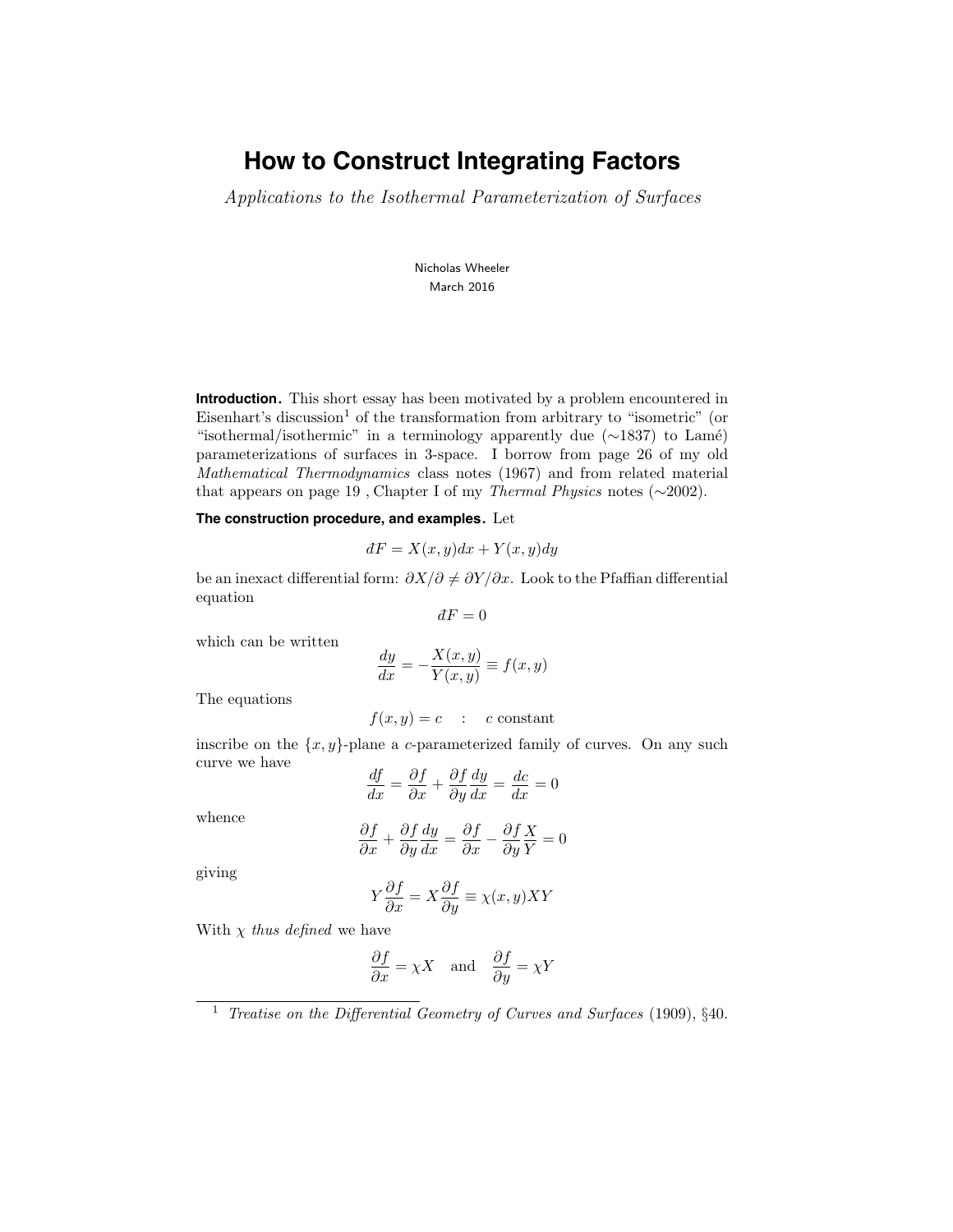#### **2 How to construct integrating factors**

giving

$$
\chi = \frac{1}{X} \frac{\partial f}{\partial x} = \frac{1}{Y} \frac{\partial f}{\partial y}
$$

and

$$
\chi dF = \frac{\partial f}{\partial x} dx + \frac{\partial f}{\partial y} dy = df
$$

So though  $dF$  is inexact,  $\chi dF = df$  is an exact differential form—rendered exact by the "integrating factor"  $\chi(x, y)$ .

By an "n-form we understand expressions of the form

$$
dF = \sum_{k=1}^{n} F_k(x^1, x^2, \dots, x^n) dx^k
$$

Every 1-form is manifestly exact, and every 2-form admits (by the preceding construction) of an integrating factor (so is "integrable"). But *n*-forms with  $n \geq 3$ admit of integrating factors only exceptionally, as discussed and illustrated in the class notes cited above. We are informed by  $Ince<sup>2</sup> that, though integrating$ factors do appear occasionally in earlier literature, the first person to treat the idea in a systematic way was Euler (1734, 1760), and that significant contributions to the subject were made by Clairaut (1739, 1740).

**Examples.** Look to the 2-form

$$
dF \equiv Xdx + Ydy = y\,dx - dy
$$

which is transparently inexact:  $X_y = 1$  while  $Y_x = 0$ . Pfaff's differential equation<sup>3</sup>  $\overline{d}F = 0$  can be written

$$
\frac{dy}{dx} + \frac{X}{Y} = \frac{dy}{dx} - y = 0
$$

The general solution is

$$
y(x; a) = e^{x+a}
$$
 : *a* is a constant of integration

which inscribes an a-parameterized population of curves on the  $\{x, y\}$ -plane. An implicit description of those is provided by

$$
f(x, y) = a \quad \text{where} \quad f(x, y) = \log y - x
$$

We now have

$$
\chi = \frac{1}{X} \frac{\partial f}{\partial x} = -\frac{1}{y}
$$

$$
= \frac{1}{Y} \frac{\partial f}{\partial y} = -\frac{1}{y}
$$

 $\frac{2}{2}$  E. L. Ince, *Ordinary Differential Equations* (1926), page 534.

<sup>3</sup> Johann Friedrich Pfaff (1765–1825), a lifelong friend of Friedrich Schiller, studied mathematics at Göttingen and practical astronomy in Berlin under Bode, became the teacher of Gauss—his junior by twelve years— and of Möbius. His brother Johann Wilhelm was also a professor of mathematics, while another brother (Christian Heinrich) was a professor of medicine, physics and chemistry.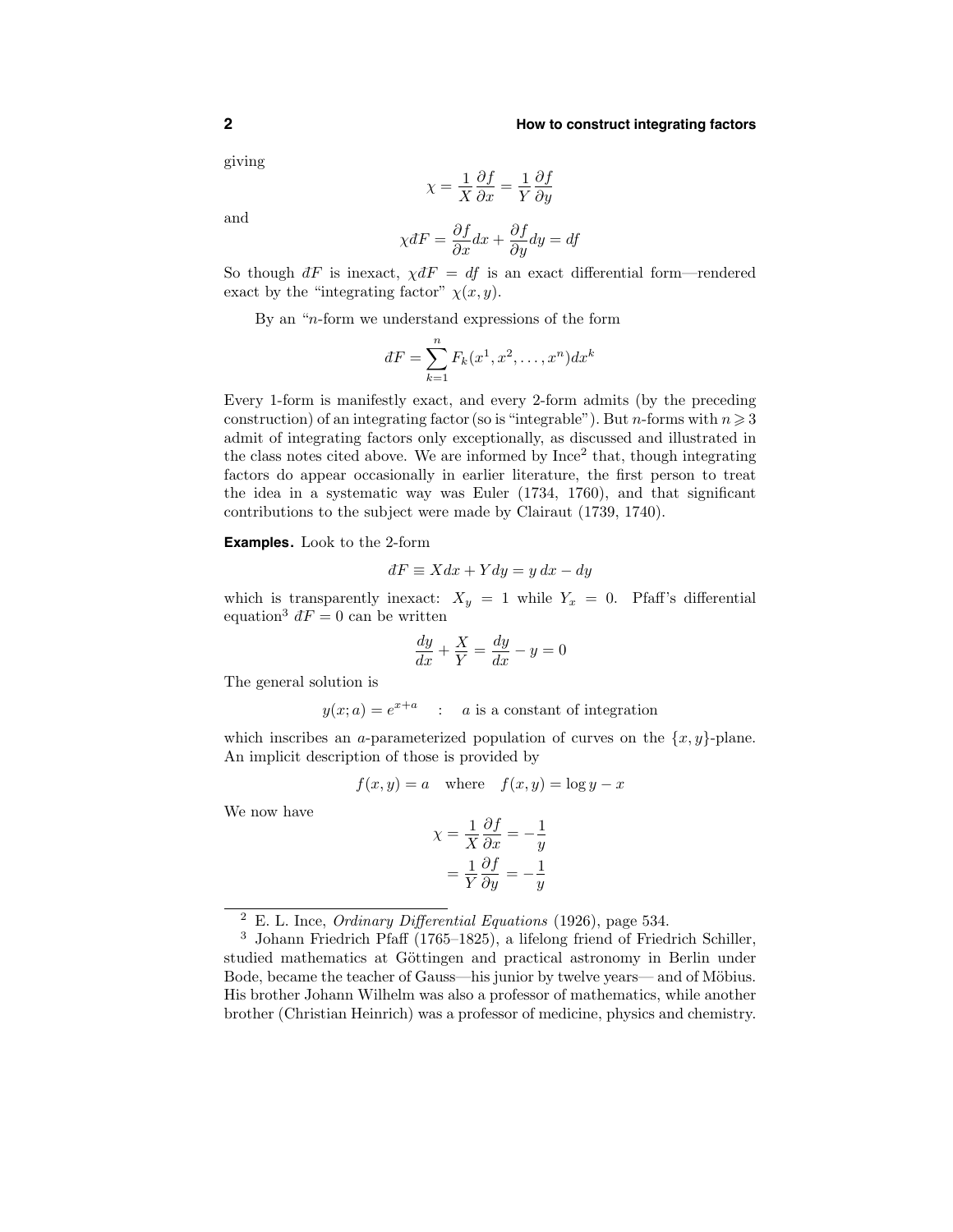## **Examples 3**

which gives

$$
\chi dF = -y^{-1}(y dx - dy)
$$
  
= -dx + y<sup>-1</sup>dy  
= d(-x + log y) = df

Look now to the (randomly constructed) 2-form

$$
dF \equiv X dx + Y dy = x^2 y^3 dx + x^3 y dy
$$

which is again transparently inexact:  $X_y = 3x^2y^2$  while  $Y_x = 3x^2y$ . From

$$
\frac{dy}{dx} + \frac{X}{Y} = \frac{dy}{dx} + \frac{y^2}{x} = 0
$$

we obtain

$$
y(x;a) = \frac{1}{\log x + a}
$$

Implicit description of the associated inscribed curves is provided by

$$
f(x, y) = a \quad \text{where now} \quad f(x, y) = y^{-1} - \log x
$$

We are led thus to write

$$
\chi = \frac{1}{X} \frac{\partial f}{\partial x} = -\frac{1}{x^3 y^3}
$$

$$
= \frac{1}{Y} \frac{\partial f}{\partial y} = -\frac{1}{x^3 y^3}
$$

which gives

$$
\chi dF = -\frac{1}{x^3 y^3} (x^2 y^3 dx + x^3 y dy)
$$

$$
= -\frac{1}{x} dx - \frac{1}{y^2} dy
$$

$$
= \frac{\partial f}{\partial x} dx + \frac{\partial f}{\partial y} dy = df
$$

Look finally to an example taken from the differential geometry of surfaces, an application of the sort that motivated this discussion. The vector

$$
\boldsymbol{r} = \begin{pmatrix} \sin u \cos v \\ \sin u \sin v \\ \cos u \end{pmatrix}
$$

provides a standard parametric construction of the unit sphere, and leads to the quadratic form

$$
ds2 = (\mathbf{r}_u \cdot \mathbf{r}_u) du2 + 2(\mathbf{r}_u \cdot \mathbf{r}_v) du dv + (\mathbf{r}_v \cdot \mathbf{r}_v) dv2
$$
  
=  $du2 + \sin2 u dv2$   
=  $(du + i \sin u dv)(du - i \sin u dv)$ 

The factors are complex conjugates of one another. Look to the first:

$$
dF = Udu + Vdv = du + i\sin u \, dv
$$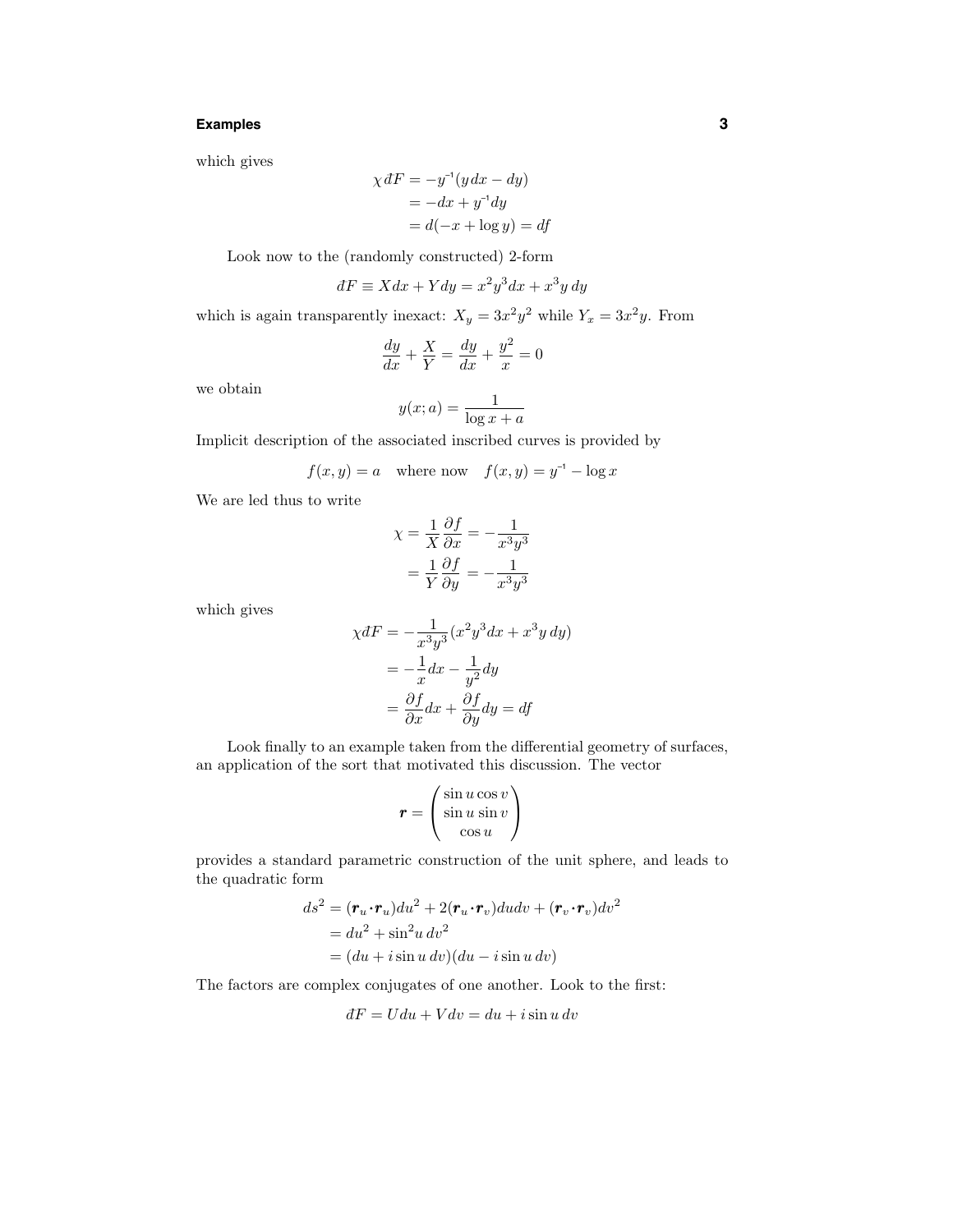which is again transparently inexact:  $0 \neq i \cos u$ . The solution of

$$
\frac{dv}{du} + \frac{U}{V} = \frac{dv}{du} - i\frac{1}{\sin u} = 0
$$

is

$$
v(u;a) = i \log \left[2 \tan \frac{1}{2}u\right] + a
$$

Implicit description of the curves thus inscribed on the  $\{u, v\}$ -plane is provided by

$$
f(u, v) = a \quad \text{where} \quad f(u, v) = v - i \log \left[ 2 \tan \frac{1}{2} u \right]
$$

We are led thus to write

$$
\chi = \frac{1}{U} \frac{\partial f}{\partial u} = \frac{1}{V} \frac{\partial f}{\partial v} = -i \csc u
$$

and to observe that

$$
\chi dF = -i \csc u \cdot (du + i \sin u \, dv) = (-i \csc u \, du + dv) = df
$$

By complex conjugation we have

$$
d\bar{F} = du - i\sin u \, dv = \frac{1}{\bar{\chi}} d\bar{f}
$$

and therefore

$$
ds^{2} = d\bar{F}dF = |dF|^{2} = \frac{1}{|\chi|^{2}}|df|^{2}
$$

We write

$$
\lambda = \frac{1}{|\chi|^2} = \sin^2 u
$$

and—since  $f(u, v)$  is a function—can write

$$
f(u, v) = p(u, v) + iq(u, v)
$$

with

$$
p(u, v) = v
$$
 and  $q(u, v) = -\log[2 \tan \frac{1}{2}u]$ 

Inversely,

$$
v(p,q) = p
$$
 and  $u(p,q) = 2 \arctan\left[\frac{1}{2}e^{-q}\right]$ 

We have achieved thus a transformation  $\{u, v\} \rightarrow \{p, q\}$  from  $\{u, v\}$ -coordinates to  $\{p, q\}$ -coordinates, and by means of the latter have brought the metric to a form that is conformally equivalent to the Euclidean metric:

$$
ds^2 = \lambda (dp^2 + dq^2)
$$

We find

$$
\sin u = \sin \left[ 2 \arctan \left[ \frac{1}{2} e^{-q} \right] \right] = \frac{4e^q}{4e^{2q} + 1}
$$

$$
\cos u = \cos \left[ 2 \arctan \left[ \frac{1}{2} e^{-q} \right] \right] = \frac{4e^{2q} - 1}{4e^{2q} + 1}
$$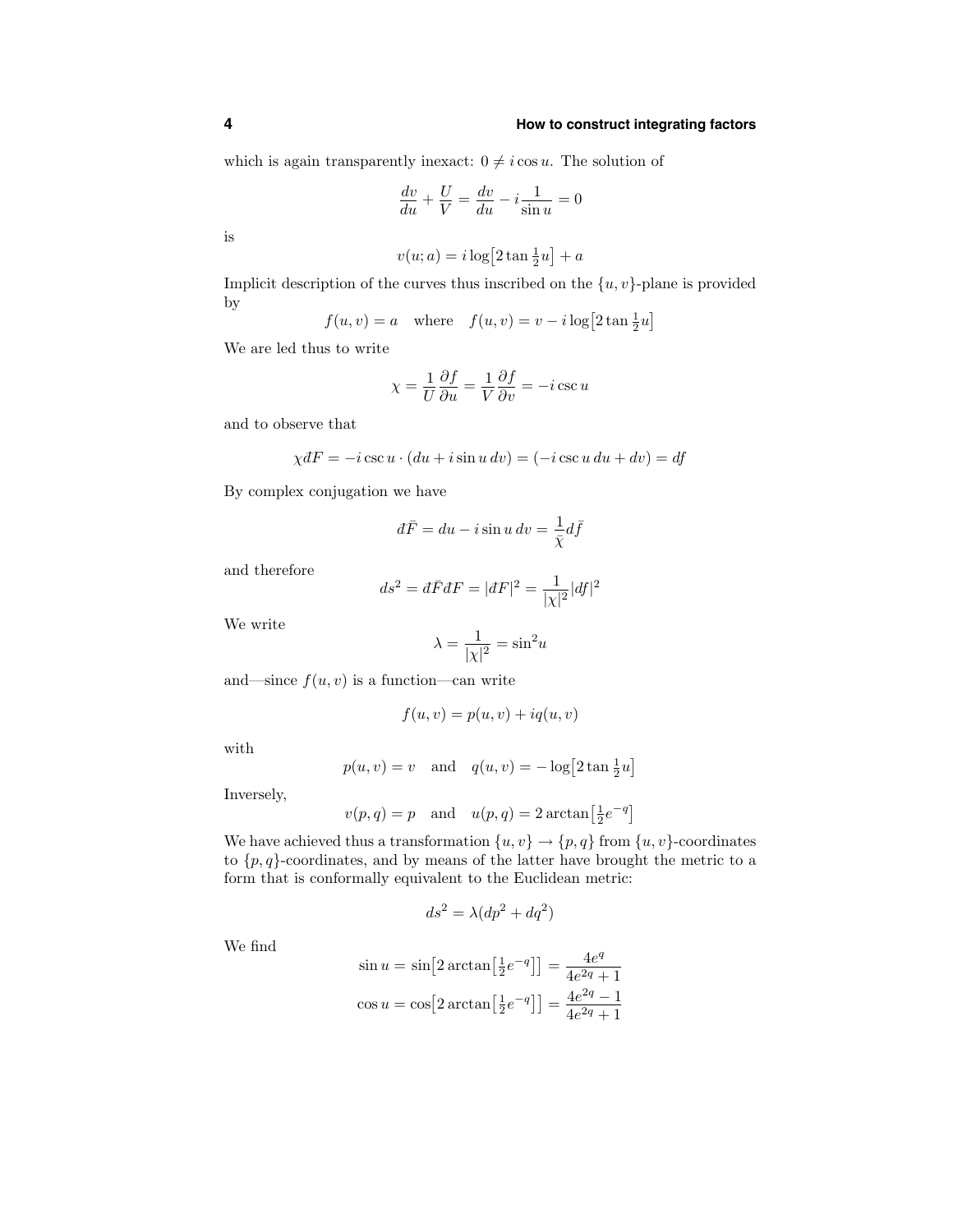## **Conformality-preserving transformations 5**

so the sphere has acquired the re-parameterized description

$$
\mathbf{r} = \begin{pmatrix} \frac{4e^q}{4e^{2q} + 1} \cos p \\ \frac{4e^q}{4e^{2q} + 1} \sin p \\ \frac{4e^{2q} - 1}{4e^{2q} + 1} \end{pmatrix}
$$

where p ranges on  $[0, 2\pi]$  and q ranges on  $[-\infty, +\infty]$ : the equator occurs at  $q = -\frac{1}{2} \log 4 = \log \frac{1}{2}.$ 

**Conformality-preserving transformations.** Let  $\{p, q\}$  refer (as above) to a conformal parameterization of a surface  $\Sigma$ 

$$
ds^{2} = d\mathbf{r} \cdot d\mathbf{r} = \lambda(p, q) \cdot (dp^{2} + dq^{2}) = \lambda \cdot (dp + idq)(dp - idq)
$$

and let them stand in one or the other of the following relationships to new parameters  $\{P,Q\}$ 

$$
p + iq = Z(P \pm iQ) \tag{\star}
$$

where  $Z(\bullet)$  is an arbitrary smooth (real or complex-valued) function of a single variable. Then

$$
dp + i dq = Z'(P \pm i Q) \cdot (dP \pm i dQ)
$$

gives

$$
|dp + i\,dq|^2 = dp^2 + dq^2 = |Z'|^2\cdot(dP^2 + dQ^2)
$$

whence

$$
ds^{2} = \Lambda \cdot (dP^{2} + dQ^{2})) \quad \text{with} \quad \Lambda(P, Q) = \lambda |Z'|^{2}
$$

We conclude that from any conformal parameterization of  $\Sigma$  can be obtained a double infinity of alternative conformal parameterizations, one for every choice of  $Z(\bullet)$ . Eisenhart argues<sup>1</sup> that—conversely—every pair of conformal parameters stands in the relation  $(\star)$ .

#### **A trivial example of historic importance.** Look to the case

 $p = P$ 

$$
p + iq = Z(P + iQ) = (P + iQ)^{1} - i \log 2 \cdot (P + iQ)^{0}
$$

which entails

$$
q = Q - \log 2 = \log \left[ \frac{e^{Q}}{2} \right]
$$

and is found with Mathematica's assistance<sup>4</sup> to send

$$
\begin{pmatrix} \frac{4e^q}{4e^{2q} + 1} \cos p \\ \frac{4e^q}{4e^{2q} + 1} \sin p \\ \frac{4e^{2q} - 1}{4e^{2q} + 1} \end{pmatrix} \longrightarrow \begin{pmatrix} \mathrm{sech}\,Q\cos P \\ \mathrm{sech}\,Q\sin P \\ \tanh Q \end{pmatrix}
$$

<sup>&</sup>lt;sup>4</sup> Use the command  $\overline{A}$ , q→Log[e<sup>Q</sup>/2]//ExpToTrig//Simplify.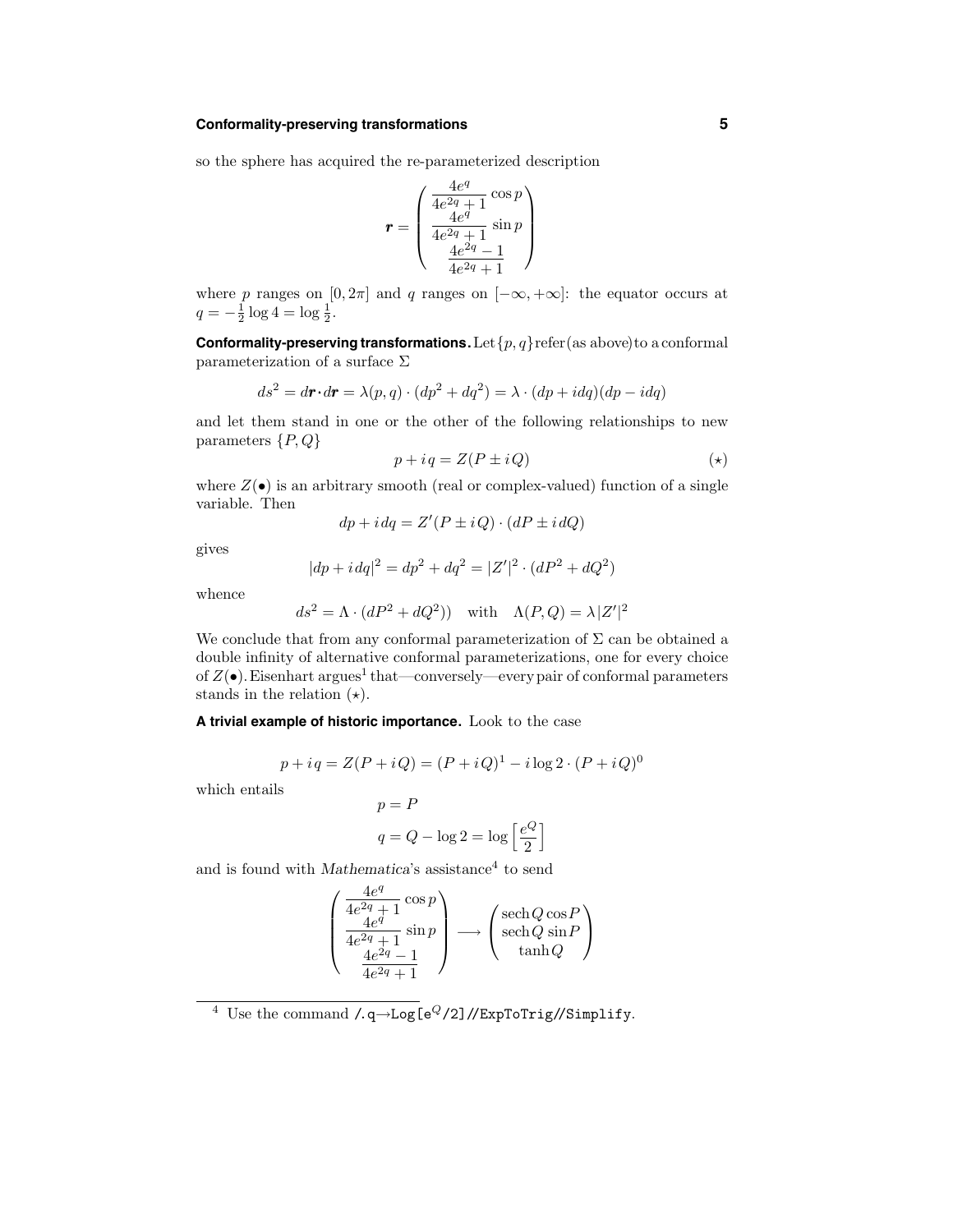Explicit calculation now supplies a conformal result

$$
ds^2 = d\mathbf{r} \cdot d\mathbf{r} = \operatorname{sech}^2 Q \cdot (dP^2 + dQ^2)
$$

that conforms to our expectation, since in the present instance  $|Z'|^2 = 1$  so<sup>4</sup>

$$
\Lambda = \lambda |Z'|^2 = \sin^2 u = \sin^2(2 \arctan\left[\frac{1}{2}e^{-q}\right]) \longrightarrow \text{sech}^2 Q
$$

The example is "trivial" in a sense that emerges from the observation that from  $(\star)$  we expect generally—by the Cauchy-Riemann equations—to have

$$
\frac{\partial p}{\partial P} = \frac{\partial q}{\partial Q} \quad \text{and} \quad \frac{\partial p}{\partial Q} = -\frac{\partial q}{\partial P}
$$

which indicate that we should in general expect to have  $p = p(P, Q), q = q(P, Q)$ : old depend upon both of new (and vice versa). But in the present instance the Cauchy-Riemann equations reduce to

$$
1 = 1
$$
 and  $0 = 0$  : 
$$
\begin{cases} p(P,Q) \text{ linear in } P, \text{ independent of } Q \\ q(P,Q) \text{ linear in } Q, \text{ independent of } P \end{cases}
$$

The example acquires historic importance, however, from the circumstance<sup>5</sup> that it gives rise to the Mercator projection<sup>6</sup> of the terrestrial globe. The projection (onto the cylindar tangent at the equator, which is then unrolled to produce the map) greatly distorts polar regions, but is of nautical importance because—non-obviously, this being an indicator of Mercator's mathematical abilities: he worked a century before the invention of the calculus, and nearly fifty years before the invention (by John Napier, in 1614) of natural logarithms it renders all "rhumb lines" or "loxodromes" (lines that cross all meridians<sup>7</sup> at the same angle) as straight lines.

**Conclusions, so far as concerns the differential geometry of surfaces.** In the theory of surfaces  $\Sigma$  in  $\mathbb{R}^3$  we benefit from a couple of lucky accidents: (*i*) the quadratic differential form  $ds^2$  can invariably be factored—we have

$$
E du^{2} + 2F du dv + G dv^{2} = \left(\sqrt{E} du + \frac{F + iH}{\sqrt{E}} dv\right) \left(\sqrt{E} du + \frac{F - iH}{\sqrt{E}} dv\right)
$$

where from the Euclidean structure of  $\mathbb{R}^3$  it follows that  $H = \sqrt{EG - F^2}$  is real—and  $(ii)$ , the factors are 2-forms which invariably are integrable. The metric structure of surfaces  $\Sigma$  in  $\mathbb{R}^n$   $(n > 3)$  is described by quadratic forms  $ds<sup>2</sup>$  which can be factored only exceptionally, and the factors—when they exist

 $5$  See Exercise 16 on page 230 of Manfredo do Carmo's Differential Geometry of Curves and Surfaces (1976). This excellent text (originally published in Portuguese) is available on the web as a free pdf download. Page 230 appears as panel [238].

<sup>6</sup> Gerardus Mercator (1512–1592) was a Flemish cartographer of great distinction, but accomplished also in remarkably many other areas, as also were his several sons. The Mercator projection appeared in 1569.

<sup>7</sup> Seafarers could use a sextant to determine meridians (lines of constant latitude), but were unable to determine longitude prior to the invention of the marine chronometer by John Harrison (1693–1776) and others. Navigators ignorant of longitude were obliged to assign prime importance to rhomb lines.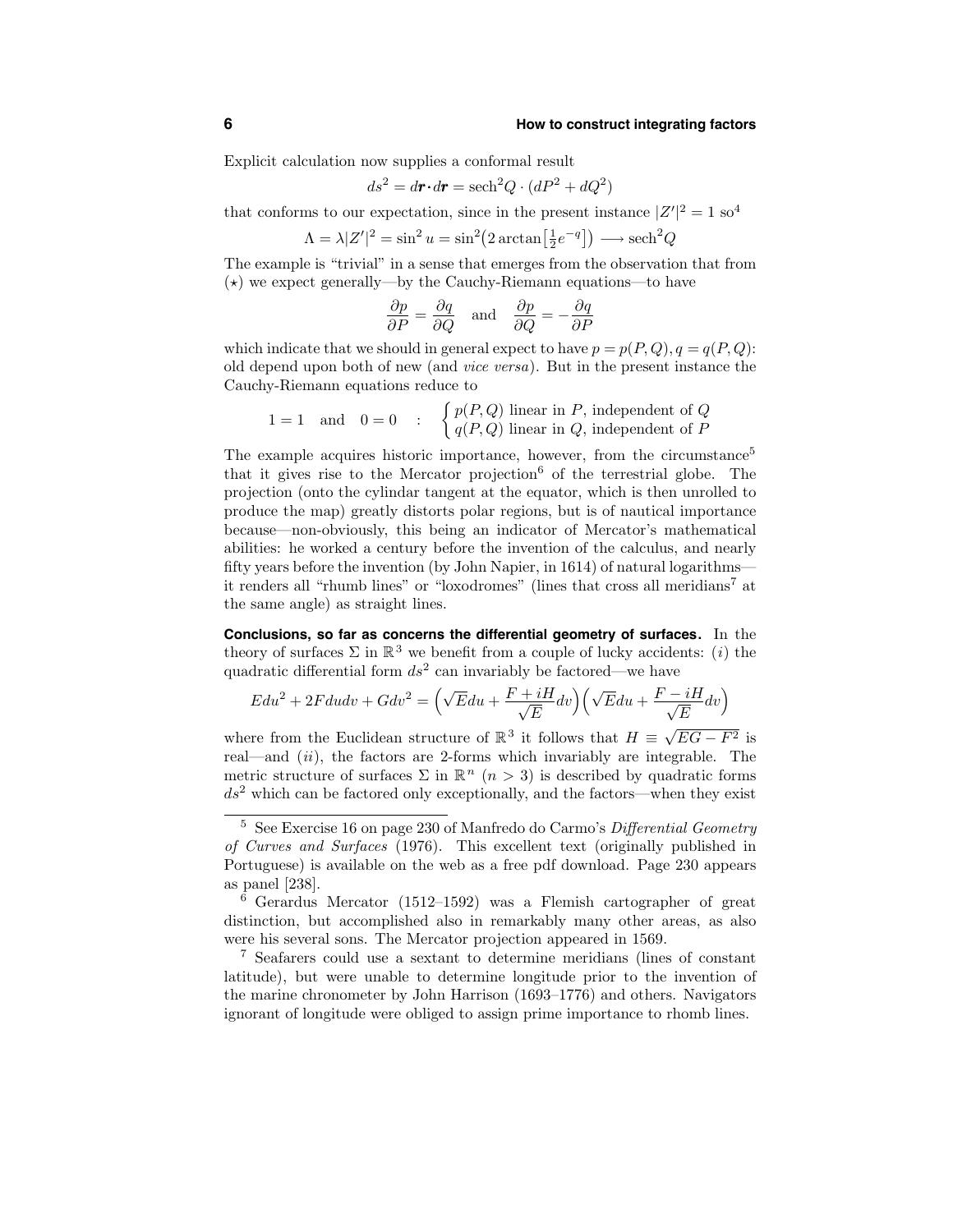## **Conclusions, so far as concerns the differential geometry of surfaces 7**

—are  $(n - 1)$ -forms, which only exceptionally are integrable. One is deprived, therefore, of the analytical apparatus that would permit one to achieve

$$
ds = \sum_{i,j=1}^{n-1} g_{ij} dx^i dx^j = \lambda(u_1, u_2 \dots, u_{n-1}) \cdot (du_1^2 + du_2^2 + \dots + du_{n-1}^2)
$$

In 4-dimensional spacetime the situation would appear, however,to be somewhat more tractable, insofar as surfaces in that context can be considered to be moving surfaces  $\Sigma_t$  in 3-space, so susceptible at each instant to analysis of the type described above.

**Incidental remarks.** A small adjustment

$$
\begin{pmatrix} \mathrm{sech}\,Q\cos P\\ \mathrm{sech}\,Q\,\sin P\\ \tanh Q \end{pmatrix} \longrightarrow \begin{pmatrix} \mathrm{sech}\,Q\cos P\\ \mathrm{sech}\,Q\,\sin P\\ Q-\tanh Q \end{pmatrix}
$$

converts (what we may call) Mercator's parameterization of the unit sphere into a standard parameterization of the unit pseudosphere.

An alternative approach to the construction of isothermal coordinate systems —one that I find problematic but that seems to be preferred by most modern authors—was devised by Beltrami (1867). Its success hinges on one's ability to solve the "Beltrami equation," which is of the form

$$
\frac{\partial w}{\partial \bar{z}} = \mu \frac{\partial w}{\partial z}
$$

and has generated a vast literature. Gauss (1822), building upon results special to surfaces of revolution that had been obtained by Lagrange (1779), was the first to establish the general existence of isothermal coordinate systems and to appreciate their general utility. 8

#### **APPENDIX**

**Isothermal parameterization of the pseudosphere.** Restore generic parameters  $\{u, v\}$  to the preceding construction of the unit pseudosphere, writing

$$
\boldsymbol{r} = \begin{pmatrix} \operatorname{sech} u \operatorname{cos} v \\ \operatorname{sech} u \operatorname{sin} v \\ u - \operatorname{tanh} u \end{pmatrix}
$$

Quick calculation supplies

$$
ds^{2} = \tanh^{2} u \, du^{2} + \operatorname{sech}^{2} v \, dv^{2}
$$

$$
= (\tanh u \, du + i \operatorname{sech} v \, dv)(\tanh u \, du - i \operatorname{sech} v \, dv)
$$

Let

$$
dF = U(u, v)du + V(u, v)dv
$$
  
= tanhu du + i sechv dv : manifestly inexact

<sup>8</sup> See, for example, the Wikipedia articles "Isothermal coordinates" and "Beltrami equation."